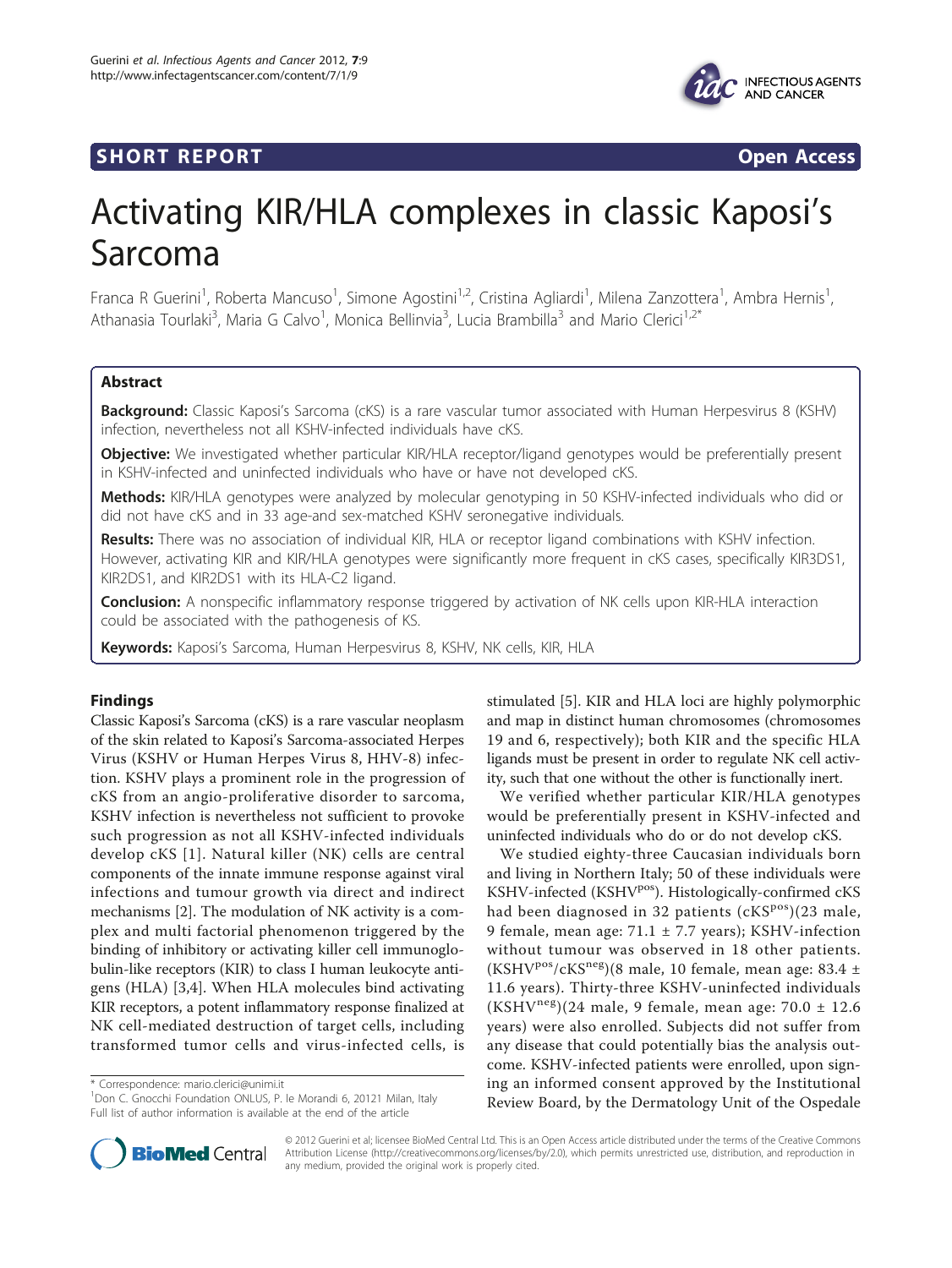Maggiore Policlinico, in Milan. Controls subjects were elderly healthy individuals seen at the Don Gnocchi Foundation in Milan.

We analyzed antibodies against latent and lytic KSHV antigens using an in-house immunofluorescence assay (IFA) based on the body-cavity B cell lymphoma (BCBL-1) cell line [[6\]](#page-4-0) as previously described [[7\]](#page-4-0). Monoclonal antibodies to ORF73 (LNA-1), ORF 59, and ORF K8.1 lytic proteins (Advanced Biotechnologies Inc., Maryland, USA) were utilized as fluorescent controls. Sera containing antibodies for both latent and lytic antigens were considered positives (KSHV<sup>pos</sup>).

We performed molecular genotyping of HLA B (22 alleles), Cw (14 alleles), and KIR (18 genes) by PCR on genomic DNA using sequence specific primers (SSP) according to the manufacturer's instructions (BAG-Lich, Germany, Astra Formedic, Milan Italy). Alleles detection was done after amplification in a GeneAmp PCR 9700 thermocycler (Applied Biosystem, Foster City, CA, USA) by gel electrophoresis on 2% agarose gel.

KIR haplotype and ligands. Two broad haplotypes, termed A and B, were defined based on KIR genes. A and/or B haplotypes were classified based on the criteria adopted by Middleton [http://www.allelefre](http://www.allelefrequencies.net)[quencies.net](http://www.allelefrequencies.net)[\[8\]](#page-4-0).

Ligands group was defined as follows:

i. KIRs 2DL1 and 2DS1 bind the C2 epitope (Asparagine at position 77, Lysine at position 80). ii. KIRs 2DL2, 2DL3 and 2DS2 bind the C1 epitope (Serine at position 77, Asparagine at position 80). iii. HLA-Bw4 and the HLA-Bw4\*80I (Isoleucine at position 80) subset were considered the ligand for KIR 3DL1 and 3DS1 [[9,10\]](#page-4-0).

We assessed differences between groups by the chisquare test for categorical variables. P value with Yates correction  $(p_v)$  or Fisher exact test  $(p_f)$  and Bonferroni correction for multiple test  $(p_c)$  were applied. The association of each polymorphism with disease (cKS) was measured by the Odd Ratio (OR) and a 95% Confidence Interval (95%CI). For each independent variable, crude and adjusted odds ratios and 95% confidence intervals were calculated.

Multivariate analysis were performed with binary logistic regression model to assess KIR-HLA genotypes associated with cKS, considering  $c<sup>spos</sup>$  versus  $c<sup>th</sup>$  as dependent variable, gender and age as covariates. Analyses were carried out using a SPSS 16.0 for Windows.

KIR gene distribution was evaluated in the three groups studied (Additional file [1](#page-3-0): Table S1); no significant difference was detected between KSHV<sup>pos</sup>/ cKS<sup>neg</sup> infected and KSHV<sup>neg</sup> individuals.

Because distribution of KIR and HLA genotypes were similar between the two control groups, we thought it was appropriate to combine them in subsequent analyses.

Evaluations focusing on these two groups showed the presence of higher frequencies of activating KIR genes (Figure [1](#page-2-0), Panel a) and of activating KIR/HLA receptor/ ligand genotypes (Figure [1](#page-2-0), Panel b) in KSHV<sup>pos</sup>/cKS<sup>pos</sup> patients compared to subjects without cKS.

A higher frequency of KIR2DS1+ and KIR2DS1+/C2+ genotypes was detected in cKS<sup>pos</sup> compared to cKS<sup>neg</sup> individuals ( $p_v = 0.008$ ; OR: 3.82) in KIR2DS1+ which increases to 4,25 in KIR2DS1+/C2+ cKS patients (Table [1\)](#page-3-0). The association between the KIR2DS1+/C2+ genotype and cKS was confirmed after binary logistic regression analysis adjusted for age and gender ( $p = 0.004$  OR: 5.2, (95%) IC:1.7-16.3).

The frequency of KIR3DS1 gene distribution was quite similar to that of KIR2DS1, probably due to their linkage disequilibrium (LD).

Additionally, the activating KIR3DS1+ gene was statistically more frequent in  $cKS<sup>pos</sup>$  compared to  $cKS<sup>neg</sup>$  individuals ( $p_v = 0.006$ ; OR:4.00).

HLA-Bw4 molecules are ligands of KIR3DL1 and KIR3DS1, particularly Bw4\*80I (bearing an Isoleucine at position 80) [\[11\]](#page-4-0) showed a stronger binding affinity with KIR3D alleles, therefore both KIR3DS1+/Bw4+ and KIR3DS1+/Bw4\*80I + genotypes distributions were analysed (Table [1\)](#page-3-0). However the frequency of KIR3DS1+ /Bw4+ as well as KIR3DS1+/Bw4\*80I + genotypes in cKS<sup>pos</sup> compared to cKS<sup>neg</sup> subjects did not reach the statistical significance ( $p_y > 0.05$ ). Conversely, KIR3DS1 +/Bw4\*80I- frequency resulted still statistically higher in cKS than in controls ( $p_y = 0.006$ ; OR:6.00), confirming that the KIR3DS1 positivity, but not the KIR/HLA receptor/ligand combination 3DS1/Bw4\*80I, was associated to cKS.

Finally KIR2DS2 gene and KIR2DS2/C1+ genotypes were quite equally distributed in all the studied groups.

The frequencies of HLA ligands: HLAC2 + (C2/C2; C2/ C1), HLA C1 + (C1/C1; C2/C1), HLA Bw4+ (Bw4+/Bw4+, Bw4+/Bw4-) and Bw4\*80I + (Bw4\*80I+/Bw4\*80I+, Bw4\*80I +/Bw4\*80I-) are shown in Table [1](#page-3-0). No statistical differences were observed between groups, revealing that differences observed for KIR 2DS1+/C2+ was likely due to the KIR/HLA receptor/ligand interaction and not to either KIR or to HLA genes separately.

Finally, no differences were observed in the genotype distribution of the other examined inhibitory and activating KIR genes (Additional file [1](#page-3-0): Table S1) or in the frequency of HLA-B and HLA-Cw alleles (not shown).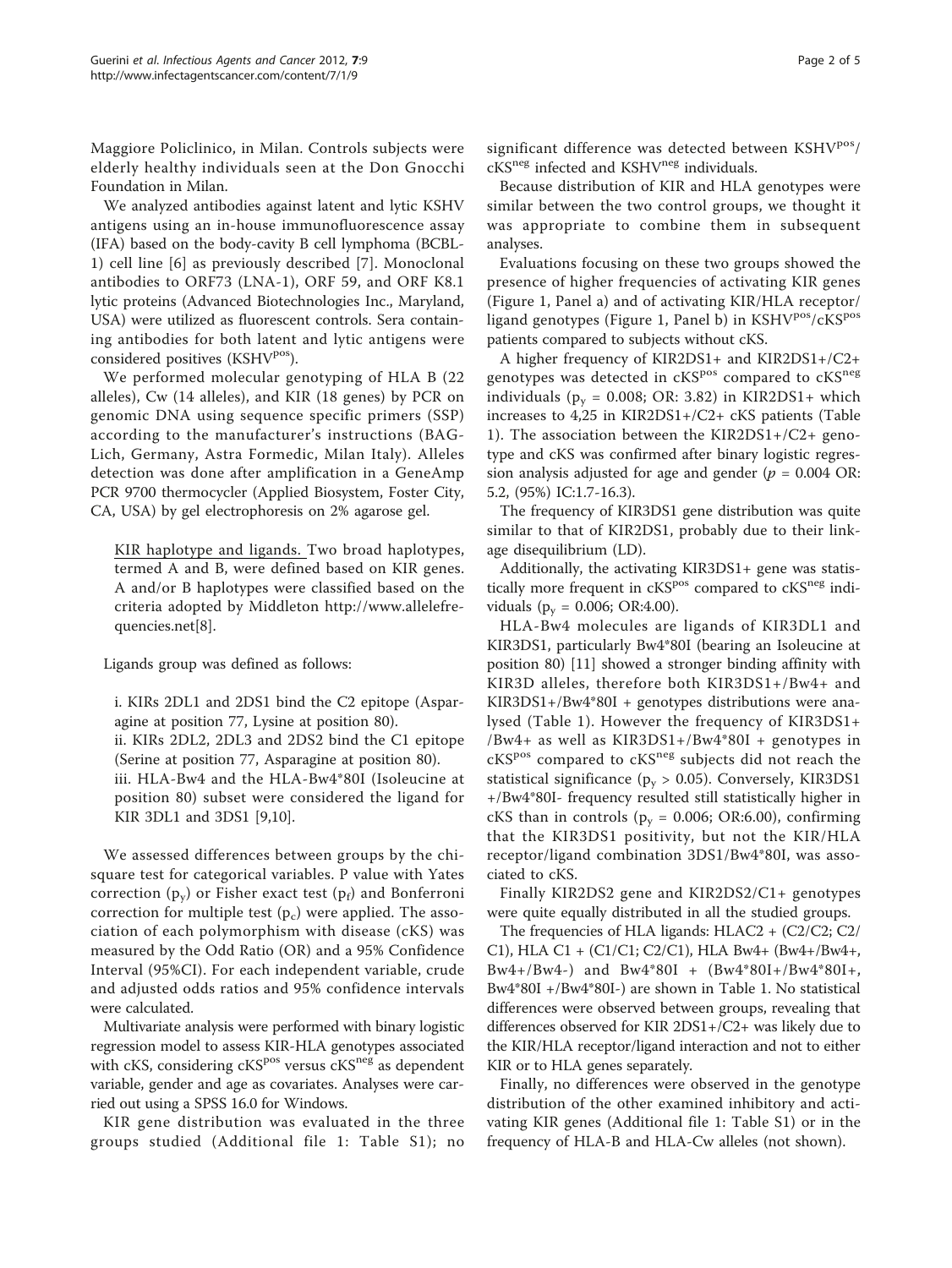<span id="page-2-0"></span>

In this work we investigated whether specific KIR genes and their HLA class I ligands would be associated with classic Kaposi sarcoma in KSHV<sup>pos</sup> infected subjects. Results herein, albeit stemming from analyses performed in a limited number of individuals, indicate that a statistically higher frequency of activating KIR genes together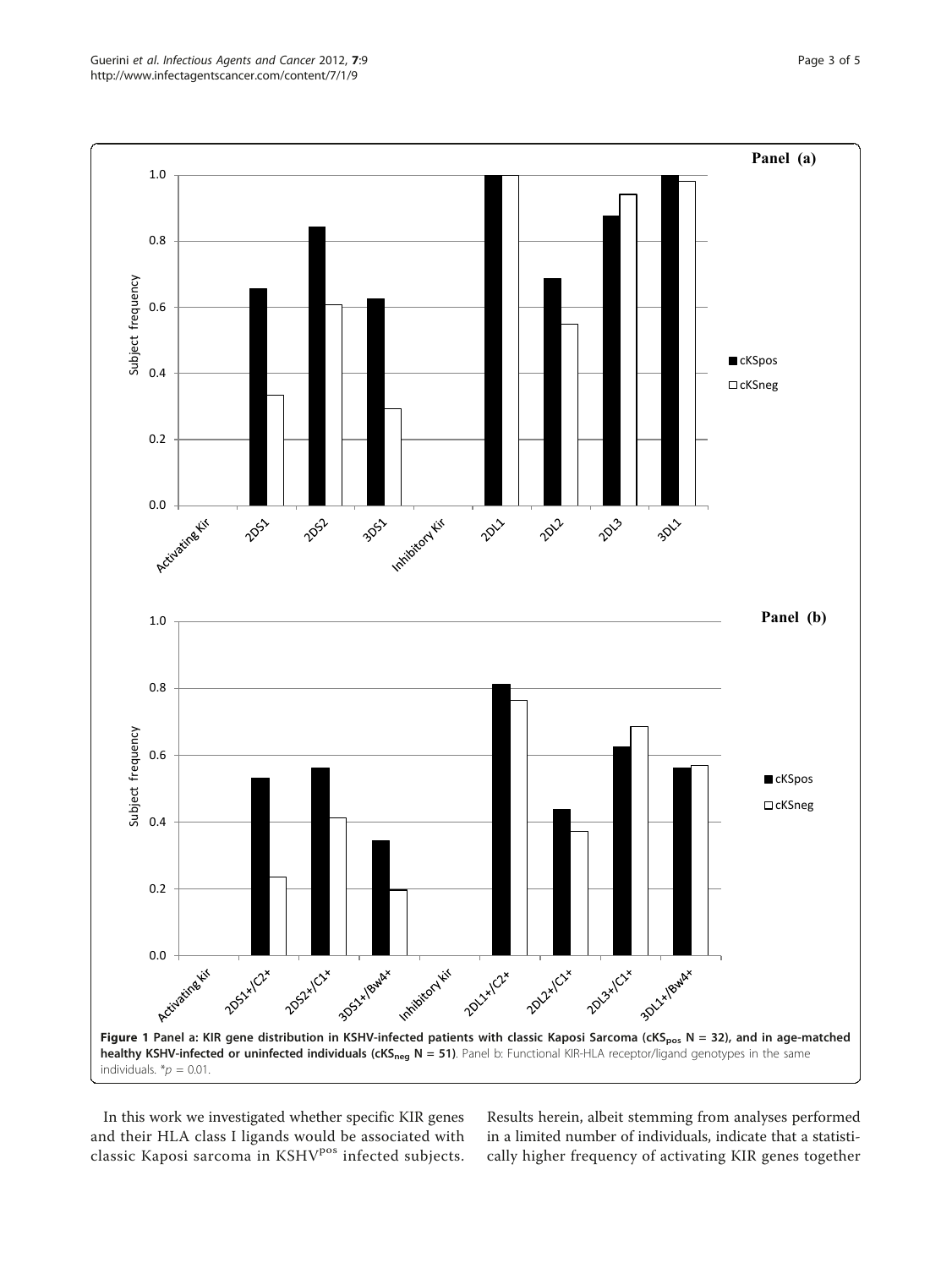| KIR/KIR-ligands | cKS <sup>pos</sup><br>$N/T$ % | cKS <sup>neg</sup><br>$N/T$ % | P value            | OR (95%CI)         |
|-----------------|-------------------------------|-------------------------------|--------------------|--------------------|
|                 |                               |                               |                    |                    |
| $2DS1+/C2+$     | 17/26 (65.4)                  | 12/39 (30.7)                  | $p_v = 0.01$       | 4.25 (1.3-14.2)    |
| $2DS1 + / C2 -$ | $4/6$ (66.7)                  | 5/12(41.7)                    | $p_f = 0.62$       | ND.                |
| $2DS2+$         | 27/32 (84.4)                  | 31/51 (60.8)                  | $p_{\rm y} = 0.04$ | $3.48(1.0-12.3)$   |
| $2DS2+/C1+$     | 18/22 (81.8)                  | 21/38 (56.7)                  | $p_v = 0.09$       | 3.43 (0.9-14.9)    |
| $2DS2+/C1-$     | 9/10(90.0)                    | 10/14(71.4)                   | $p_f = 0.36$       | ND.                |
| $3DS1+$         | 20/32 (62.5)                  | 15/51 (29.4)                  | $p_v = 0.006$      | $4.00(1.4-11.4)$   |
| $3DS1+/Bw4+$    | 11/18(61.1)                   | 10/32 (31.2)                  | $p_v = 0.08$       | 3.46 (0.9-13.9)    |
| 3DS1+/Bw4*80I+  | 6/11(54.5)                    | 7/19(36.8)                    | $p_v = 0.45$       | $2.06(0.4-12.3)$   |
| 3DS1+/Bw4-      | 9/14(64.3)                    | 5/19(26.3)                    | $p_v = 0.68$       | $5.04(0.9-30.6)$   |
| 3DS1+/Bw4*80I-  | 14/21 (66.6)                  | 8/32(25.0)                    | $p_v = 0.006$      | $6.00(1.5-24.6)$   |
| $HLA C2+$       | 26/32 (81.2)                  | 39/51 (76.5)                  | $p_v = 0.80$       | $1.33(0.4-4.6)$    |
| $HLA C1+$       | 22/32 (68.7)                  | 37/51 (72.5)                  | $p_v = 0.90$       | $0.83(0.3-2.4)$    |
| HLA Bw4         | 18/32 (56.3)                  | 32/51(62.7)                   | $p_v = 0.72$       | $0.76$ $(0.3-2.1)$ |
| HLA Bw4*80I+    | 11/32(34.4)                   | 19/51 (37.5)                  | $p_v = 0.97$       | $0.88$ $(0.3-2.5)$ |

<span id="page-3-0"></span>Table 1 Activating KIRs and Kir/HLA receptor/ligand genotypes distribution in 32 classic Kaposi Sarcoma (cKSPos), and in 51 cKS<sup>neg</sup> (18 KSHV-infected plus 33 KSHV-uninfected) individuals

N/T: Number of subjects/Total subjects; (%) percentage in brackets;:  $p_y = p$  value with Yate's correction,:  $p_f = p$  value calculated with fisher exact test for small number; OR: Odds ratio, IC: Interval of confidence

HLA C2 + (C2/C2; C2/C1), HLA C1 + (C1/C1; C2/C1), HLA Bw4 (Bw4+/Bw4+, Bw4+/Bw4-)

HLA Bw4\*80I+ (Bw4\*80I+/Bw4\*80I+, Bw4\*80I+/\*Bw4\*80I-)

The statistically significant associations are marked in bold

with their HLA ligands is present in KSHV-infected patients who have cKS compared to individuals including those with KSHV infection without cKS

Importantly, whereas activating KIR genes were more frequent in cKS patients, the distribution of KIR genes was similar between KSHV<sup>pos</sup> and KSHV<sup>neg</sup> healthy controls; this allowed us to combine them in a single control group. The KIR2DS1+ and KIR3DS1+ genes were prevalent in cKS patients; This similarity of distribution may be secondary to the fact that these genes are in linkage disequilibrium. However, whereas the activating KIR2DS1+/C2+ genotype was positively associated with cKS development, HLA ligand distribution did not reveal any statistical association with cKS. This observation, together with the fact that the OR of KIR2DS1 association increased when the KIR2DS1+/C2+ genotype was evaluated, may suggest that the association of KIR2DS1 +/C2+ with cKS is mostly due to KIR-HLA interaction and not to either KIR or to HLA genes separately.

Data herein indicate that a KIR/HLA "activating milieu" is present in cKS; such milieu may be a risk factor for the development of this tumor. Our results add cKS to the list of virus-associated cancers including cervical neoplasia [[12](#page-4-0),[13\]](#page-4-0) and nasopharyngeal carcinoma [[14\]](#page-4-0) where an increased presence of activating KIR/HLA receptor/ligand combinations is observed and is suggested to play a role in oncogenesis.

Genotypes that increase the activation of NK cells are possibly beneficial in viral infections such as HIV and

HCV [[15\]](#page-4-0); inflammatory components associated with NK cell activation might nevertheless have a detrimental effect, possibly facilitating the oncogenic process for cancers that, as is the case with cKS, have an inflammatory component [\[11](#page-4-0),[16\]](#page-4-0). Thus, the elicitation of inflammation and NK cells activity via KIR/HLA interactions might be directly involved in malignant transformation and tumor progression as a consequence of the production of cytokines such as TNF- $\alpha$ , IL-6, and TGF- $\beta$  that contribute to the proliferation and survival of tumor cells [\[17](#page-4-0)]. Non-specific inflammatory responses, such as oxidative DNA damage, may be triggered by activated NK upon KIR-HLA interaction as well, possibly facilitating the growth of oncogenic viruses [[18](#page-4-0)].

The small sample size is a significant limitation of this study. We tried to bypass this problem by sampling together KSHV-infected and -uninfected healthy individuals, once we verified that the distribution of KIR and HLA molecules was comparable.

It is important to underline that these data stem from analyses performed in a relatively small group of individuals and will need to be validated using bigger cohorts of KS patients.

## Additional material

[Additional file 1: T](http://www.biomedcentral.com/content/supplementary/1750-9378-7-9-S1.DOC)able S1. Inhibitory and activating KIRs genotype distribution in 32 classic Kaposi sarcoma (cKS<sup>pos</sup>), 18 KSHV-infection without Ks (KSHV<sup>pos</sup>/cKS<sup>neg</sup>) and in 33 KSHV-uninfected individuals (KSHV<sup>neg</sup>).